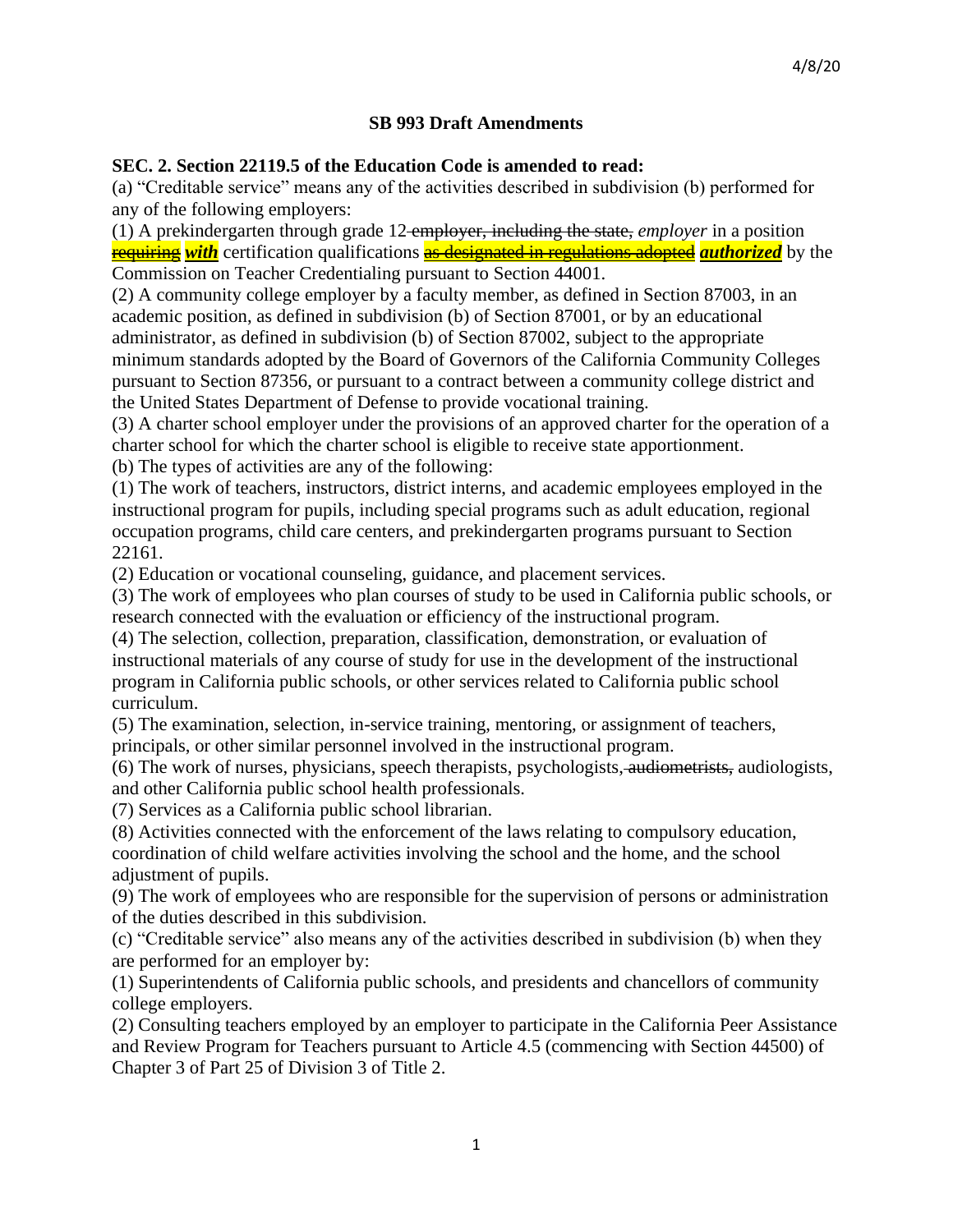*(3) Audiometrists who hold a certificate of registration issued by the State Department of Health Care Services.*

(d) "Creditable service" also means the performance of California public school activities related to, and an outgrowth of, the instructional and guidance program of the California public school when performed for the same employer for which the member is performing any of the activities described in subdivision (b) or (c).

(e) The board shall have final authority for determining creditable service to cover any activities not already specified.

# **SEC. 13. Section 24204 of the Education Code is amended to read:**

(a) A service retirement allowance under this part shall become effective upon any date designated by the member, provided all of the following conditions are met:

(1) An application for service retirement allowance is filed on a form provided by the system, which is executed no earlier than six months before the effective date of retirement allowance.

(2) The effective date is later than the last day the member earned creditable compensation pursuant to Section 22119.2 or 22119.3.

(3) The effective date is no earlier than one day after the date on which the retirement allowance was terminated under Section 24208.

(4) The effective date is no earlier than one year following the date on which the retirement allowance was terminated under subdivision (a) of Section 24117.

(5) The effective date is no earlier than the date upon and continuously after which the member is determined to the satisfaction of the board to have been mentally incompetent.

(6) The effective date is no earlier than *one day after* the date upon which the member completes payment of a service credit purchase pursuant to Section 22801, 22820, or 22826, or payment of a redeposit of contributions pursuant to Section 23200, except as provided in Section 22801 or 22829.

(b) A member who files an application for service retirement may change or cancel his or her *the member's* retirement application, as long as*:*

*(1)* the *The* form provided by the system is received in the system's headquarters office no later than 30 days from the date the member's initial benefit payment for the member's most recent retirement under the Defined Benefit Program is paid by the system.

*(2)* If a member cancels his or her *their* retirement application, the member shall return *The member returns* the total gross distribution amount of all payments for **the** *any* canceled retirement benefit*, including a lump-sum payment being changed to an annuity,* to the

system's headquarters office no later than 45 days from the date of the member's initial benefit payment and shall be liable for any adverse tax consequences that may result from these actions. (c) The retirement date of a member who files an application for retirement pursuant to Section 24201 on or after January 1, 2012, shall be no earlier than January 1, 2012.

(d) Nothing in this section shall be construed to allow a member to receive more than one type of retirement or disability allowance for the same period of time by virtue of his or her *the member's* own membership.

## **SEC. 19. Section 26804 of the Education Code is amended to read:**

Application for a retirement benefit under this part shall be made on a form prescribed by the system. *A participant who files an application for a retirement benefit may change or cancel the retirement application, as long as: if the*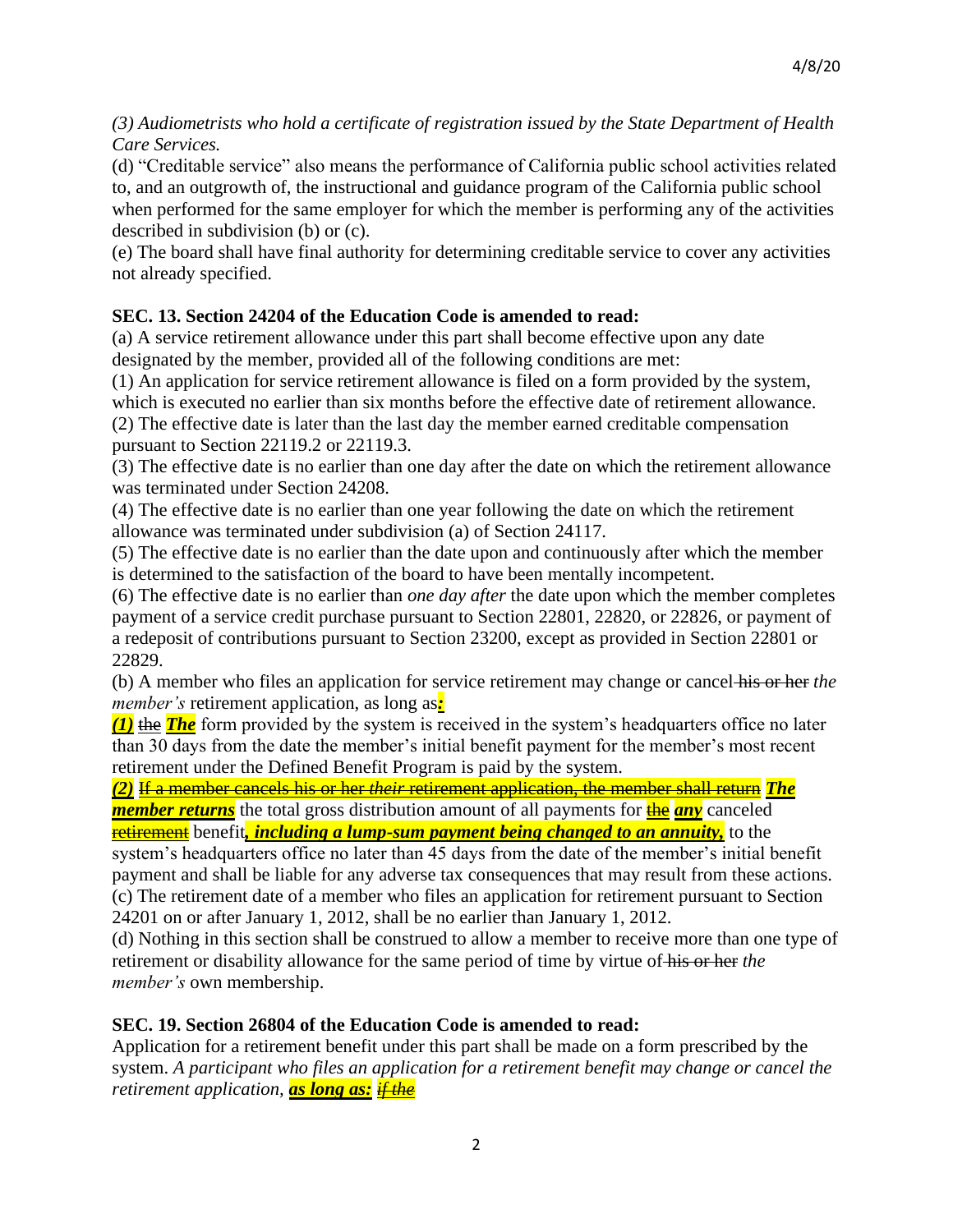*(1) The form provided by the system is received in the system's headquarters office no later than 30 days from the date of the participant's initial benefit payment.*

*(2) If a participant cancels the retirement application, the participant shall return The participant returns the total gross distribution amount of all payments for the any canceled retirement benefit, including a lump-sum payment being changed to an annuity, to the system's headquarters office no later than 45 days from the date of the participant's initial benefit payment and shall be liable for any adverse tax consequences that may result from these actions.*

## *SEC. 20. Section 26808 of the Education Code is amended to read:*

(a) The annuity elected under this chapter shall be determined as a value actuarially equivalent to the sum of the employee account and the employer account as of the retirement date. The annuity shall be calculated using the age of the participant and, if the participant elected a joint and survivor option, the age of the beneficiary on the retirement date.

(b) In the case of a participant who previously received an annuity that was terminated pursuant to Section 26810, the portion of the annuity derived from the amounts credited to the employee account and employer account as of the date of reemployment *the participant terminates the annuity* shall be calculated using the actuarial assumptions in effect on the previous retirement date using the age of the participant and, if the participant elected a joint and survivor option, the age of the beneficiary on the current retirement date.

# **SEC. 20** *21***. Section 26810 of the Education Code is amended to read:**

(a) A participant who is employed to perform creditable service subject to coverage by the Cash Balance Benefit Program while receiving an annuity under the program may terminate the annuity upon written request to the system *system, effective upon a date designated by the participant,* and make contributions to the program based on salary paid by the employer for the employment, subject to the following conditions:

(1) The request for termination of the annuity is filed on a form prescribed by the system, and the form is executed no earlier than six months before the effective date of the termination.

(2)Termination of the participant's annuity shall become effective on the first day of the month designated by the participant.

(2) The effective date of the termination of the annuity shall be no earlier than the first day of the *month in which the request for termination is received in the system's headquarters office.*

(b) *A participant who files a request for termination of the annuity may cancel or change the termination upon written request to the system. The request for cancellation or change must be on a form provided by the system and shall be received in the system's headquarters office no later than the last day of the month in which the request for termination to be cancelled or changed is effective.*

*(c)* Upon termination of the annuity, the employee and employer account of the participant shall be credited with respective balances that reflect the actuarial equivalent of the participant's retirement benefit as of the date the participant terminates the annuity and the Annuitant Reserve shall be reduced by the amount of the credits.

(c) The portion of the annuity derived from the amounts credited to the employee account and employer account, as of the date the participant terminates the annuity, shall be calculated using the actuarial assumptions in effect on the initial retirement date using the age of the participant